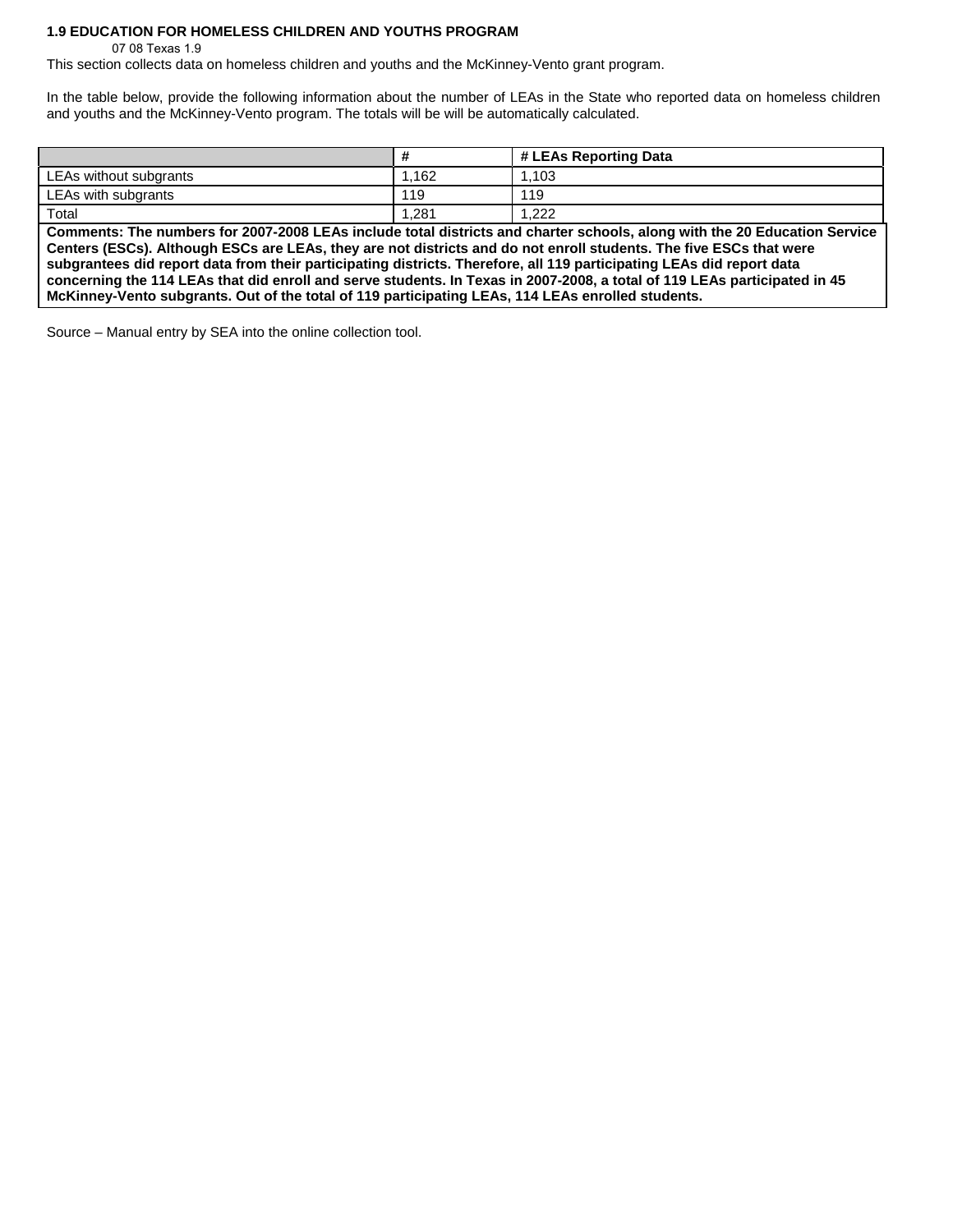## **1.9.1 All LEAs (with and without McKinney-Vento subgrants)**

07 08 Texas 1.9

The following questions collect data on homeless children and youths in the State.

# **1.9.1.1 Homeless Children And Youths**

In the table below, provide the number of homeless children and youths by grade level enrolled in public school at any time during the regular school year. The totals will be automatically calculated:

| Age/Grade            | # of Homeless Children/Youths Enrolled in Public<br><b>School in LEAs Without Subgrants</b> | # of Homeless Children/Youths Enrolled in<br><b>Public School in LEAs With Subgrants</b> |
|----------------------|---------------------------------------------------------------------------------------------|------------------------------------------------------------------------------------------|
| Age 3 through 5 (not |                                                                                             |                                                                                          |
| Kindergarten)        | 1,484                                                                                       | 2,032                                                                                    |
| Κ                    | 2,004                                                                                       | 3,037                                                                                    |
|                      | 2,255                                                                                       | 2,965                                                                                    |
| 2                    | 2,014                                                                                       | 2,872                                                                                    |
| 3                    | 1,811                                                                                       | 2,655                                                                                    |
| 4                    | 1,651                                                                                       | 2,728                                                                                    |
| 5                    | 1,607                                                                                       | 2,474                                                                                    |
| 6                    | 1,412                                                                                       | 2,100                                                                                    |
| $\overline{7}$       | 1,348                                                                                       | 2,034                                                                                    |
| 8                    | 1,310                                                                                       | 1,965                                                                                    |
| 9                    | 1,498                                                                                       | 3,086                                                                                    |
| 10                   | 1,008                                                                                       | 1,689                                                                                    |
| 11                   | 787                                                                                         | 1,304                                                                                    |
| 12                   | 877                                                                                         | 1,235                                                                                    |
| Ungraded             | $\mathbf 0$                                                                                 | 0                                                                                        |
| Total                | 21,066                                                                                      | 32,176                                                                                   |
| <b>Comments:</b>     |                                                                                             |                                                                                          |

Source – Manual entry by SEA into the online collection tool.

# **1.9.1.2 Primary Nighttime Residence of Homeless Children and Youths**

In the table below, provide the number of homeless children and youths by primary nighttime residence enrolled in public school at any time during the regular school year. The primary nighttime residence should be the student's nighttime residence when he/she was identified as homeless. The totals will be automatically calculated.

|                                                                                            | # of Homeless Children/Youths -<br><b>LEAs Without Subgrants</b> | # of Homeless Children/Youths -<br><b>LEAs With Subgrants</b> |
|--------------------------------------------------------------------------------------------|------------------------------------------------------------------|---------------------------------------------------------------|
| Shelters, transitional housing, awaiting foster care                                       | 2,936                                                            | 8.452                                                         |
| Doubled-up (e.g., living with another family)                                              | 16,633                                                           | 21.170                                                        |
| Unsheltered (e.g., cars, parks, campgrounds,<br>temporary trailer, or abandoned buildings) | 597                                                              | 1.083                                                         |
| Hotels/Motels                                                                              | 900                                                              | 1.471                                                         |
| Total                                                                                      | 21.066                                                           | 32.176                                                        |
| <b>Comments:</b>                                                                           |                                                                  |                                                               |

Source – Manual entry by SEA into the online collection tool.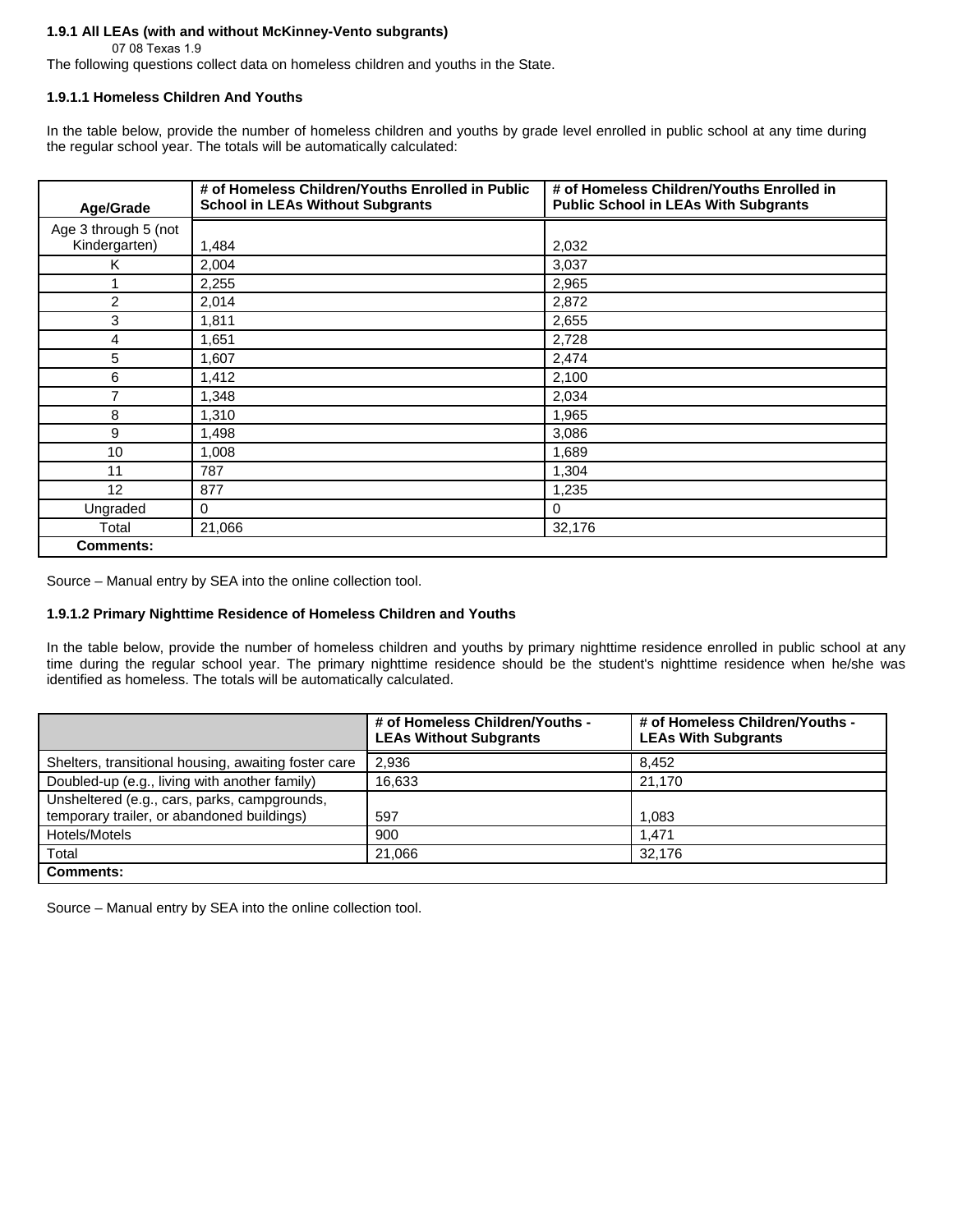### **1.9.2 LEAs with McKinney-Vento Subgrants**

07 08 Texas 1.9

The following sections collect data on LEAs with McKinney-Vento subgrants.

# **1.9.2.1 Homeless Children and Youths Served by McKinney-Vento Subgrants**

In the table below, provide the number of homeless children and youths by grade level who were served by McKinney-Vento subgrants during the regular school year. The total will be automatically calculated.

| Age/Grade                          | # Homeless Children/Youths Served by Subgrants |
|------------------------------------|------------------------------------------------|
| Age 3 through 5 (not Kindergarten) | 2,032                                          |
| Κ                                  | 3,037                                          |
|                                    | 2,965                                          |
| $\overline{c}$                     | 2,872                                          |
| 3                                  | 2,655                                          |
| 4                                  | 2,728                                          |
| 5                                  | 2,474                                          |
| 6                                  | 2,100                                          |
| 7                                  | 2,034                                          |
| 8                                  | 1,965                                          |
| 9                                  | 3,086                                          |
| 10                                 | 1,689                                          |
| 11                                 | 1,304                                          |
| 12                                 | 1,235                                          |
| Ungraded                           | $\mathbf 0$                                    |
| Total                              | 32,176                                         |
| <b>Comments:</b>                   |                                                |

Source – Initially populated from EDFacts. See Attachment D: CSPR & EDFacts Data Crosswalk.

# **1.9.2.2 Subpopulations of Homeless Students Served**

In the table below, please provide the following information about the homeless students served during the regular school year.

|                                     | # Homeless Students Served |  |
|-------------------------------------|----------------------------|--|
| Unaccompanied youth                 | 1.581                      |  |
| Migratory children/youth            | 271                        |  |
| Children with disabilities (IDEA)   | 3.986                      |  |
| Limited English proficient students | 4.789                      |  |
| <b>Comments:</b>                    |                            |  |

Source – Initially populated from EDFacts. See Attachment D: CSPR & EDFacts Data Crosswalk.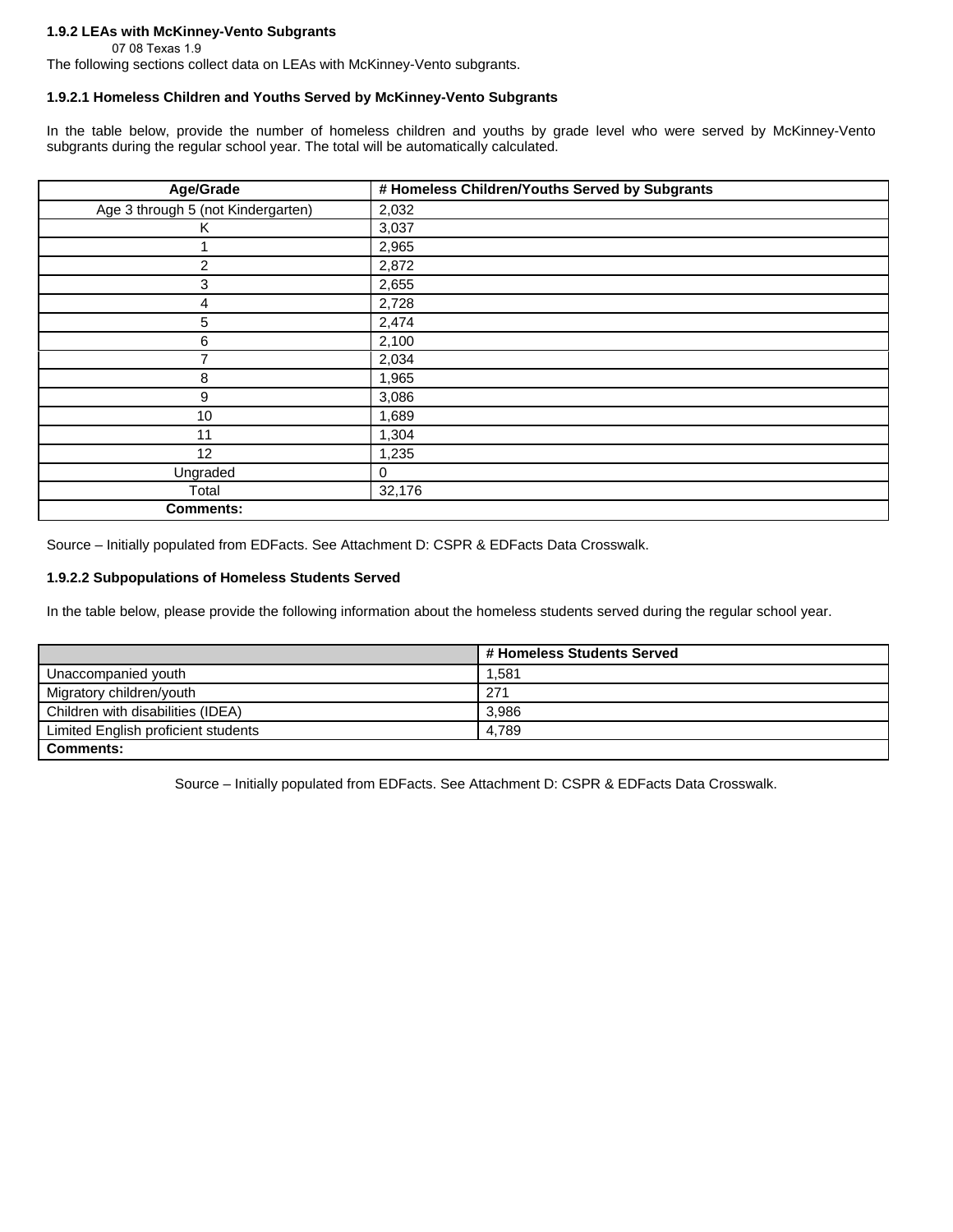#### **1.9.2.3 Educational Support Services Provided by Subgrantees**

07 08 Texas 1.9

In the table below, provide the number of subgrantee programs that provided the following educational support services with McKinney-Vento funds.

|                                                               | # McKinney-Vento Subgrantees That Offer |
|---------------------------------------------------------------|-----------------------------------------|
| Tutoring or other instructional support                       | 40                                      |
| <b>Expedited evaluations</b>                                  | 20                                      |
| Staff professional development and awareness                  | 40                                      |
| Referrals for medical, dental, and other health services      | 36                                      |
| Transportation                                                | 41                                      |
| Early childhood programs                                      | 17                                      |
| Assistance with participation in school programs              | 40                                      |
| Before-, after-school, mentoring, summer programs             | 42                                      |
| Obtaining or transferring records necessary for enrollment    | 29                                      |
| Parent education related to rights and resources for children | 32                                      |
| Coordination between schools and agencies                     | 37                                      |
| Counseling                                                    | 28                                      |
| Addressing needs related to domestic violence                 | 29                                      |
| Clothing to meet a school requirement                         | 36                                      |
| School supplies                                               | 43                                      |
| Referral to other programs and services                       | 37                                      |
| Emergency assistance related to school attendance             | 31                                      |
| Other (optional – in comment box below)                       | 13                                      |
| Other (optional – in comment box below)                       |                                         |
| Other (optional – in comment box below)                       |                                         |

The response is limited to 8,000 characters.

Source – Manual input by SEA into the online collection tool.

#### **1.9.2.4 Barriers To The Education Of Homeless Children And Youth**

In the table below, provide the number of subgrantees that reported the following barriers to the enrollment and success of homeless children and youths.

|                                       | # Subgrantees Reporting |
|---------------------------------------|-------------------------|
| Eligibility for homeless services     | 12                      |
| <b>School Selection</b>               | 12                      |
| Transportation                        | 24                      |
| School records                        | 18                      |
| Immunizations                         | 13                      |
| Other medical records                 |                         |
| Other Barriers - in comment box below |                         |

The response is limited to 8,000 characters.

Source – Manual entry by SEA into the online collection tool.